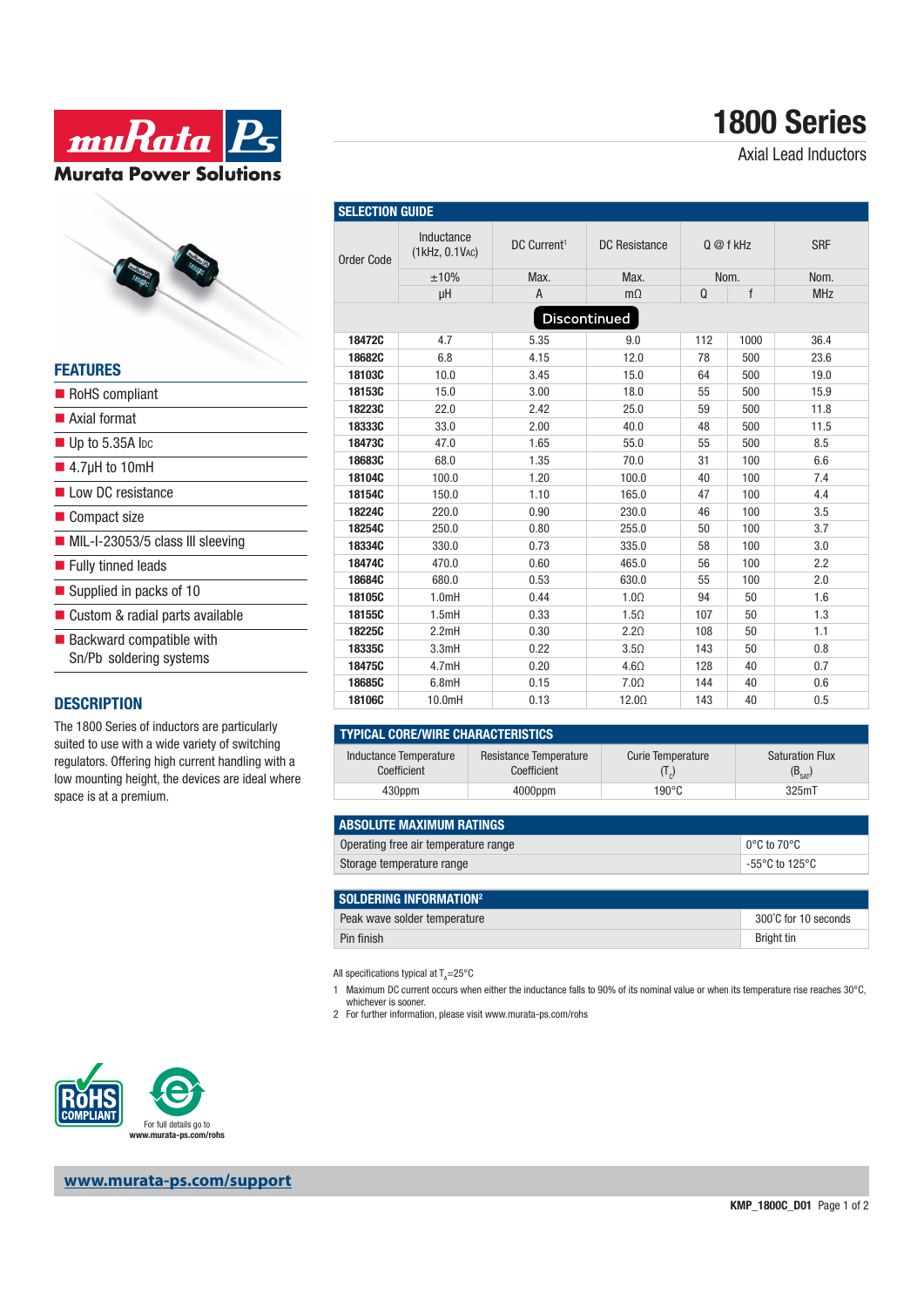### **muRata Ps** Murata Power Solutions

## **1800 Series**

Axial Lead Inductors



Murata Power Solutions, Inc. 11 Cabot Boulevard, Mansfield, MA 02048-1151 U.S.A. ISO 9001 and 14001 REGISTERED

Murata Power Solutions, Inc. makes no representation that the use of its products in the circuits described herein, or the use of other<br>technical information contained herein, will not infringe upon existing or future pate

**www.murata-ps.com/support**

**KMP\_1800C\_D01** Page 2 of 2